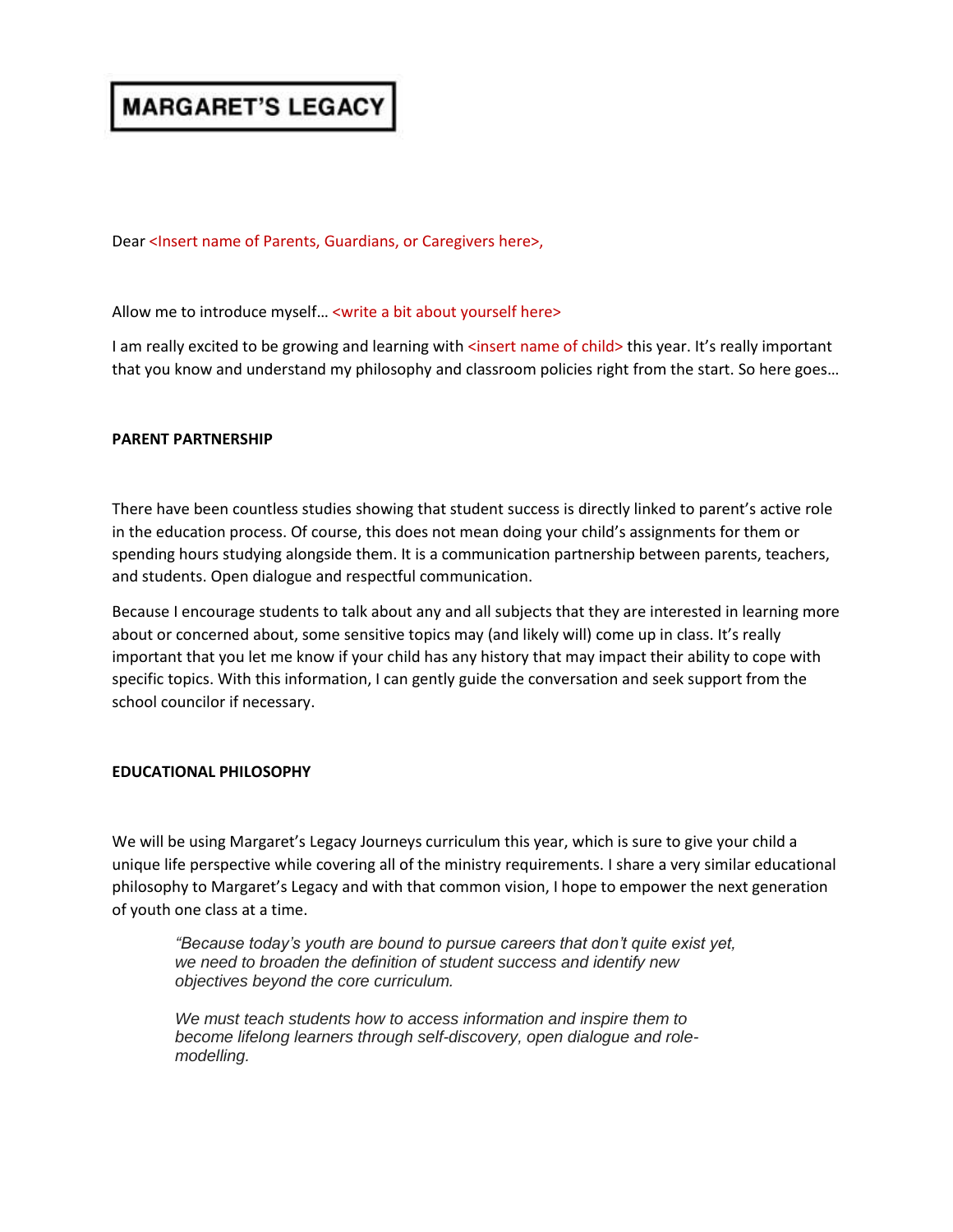# **MARGARET'S LEGACY**

*Having a good role model to connect to has never been more critical to children's emotional and educational well-being. We are no longer the spoonfeeders of the world – we are the live influencers that can make it or break it for our student's long-term success.*

*And we have a LOT of competition with social media. So it's time to work with it instead of against it.*

*While we value classic learning tremendously, we also believe that empowering students to be their own teachers, influencers, and researchers is what will breed success for their future selves."*

# **WHAT IDEAS & CONCEPTS ARE EXPLORED THROUGHOUT THE JOURNEYS CURRICULUM?**

The Journeys curriculum fosters introspection, hones leadership skills, and helps students identify their core values, while enhancing their social awareness, and increasing sensitivity toward others.

Some of the main ideas and concepts explored include:

- Methods for respectful and healthy dialogue
- Points of view paradox
- Inside out approach to change
- Citizenship & digital citizenship
- Value of home and community
- Understanding the difference between refugee and immigrant
- Reasons why someone would leave their home and concerns related to choice
- History of the Holocaust
- Ethical leadership, conformity, peer pressure, and the idea of being an up-stander
- Overview and timeline of Canadian history as it pertains to world cultures seeking refuge
- A compare and contrast of the Holocaust refugee experience to the experiences of refugees arriving in Canada today
- Mapping concepts and geography of Central Europe, the World, and Eastern Canada
- Modes of Travel then and now
- Overcoming adversity & exploring tools for resilience
- Famous Canadian refugees that impacted the world
- Examining the difference between rising from a personal challenge and rising from a challenge inflicted on you
- Inquiry into family history, history of someone close to you, or a famous immigrant to Canada
- Understanding Canada's current immigration and refugee policies in order to break myths and stereotypes around those seeking new lives here
- Exploring ways to better support refugees and immigrants
- Collaborative humanitarian initiative
- Self-reflection and social emotional development